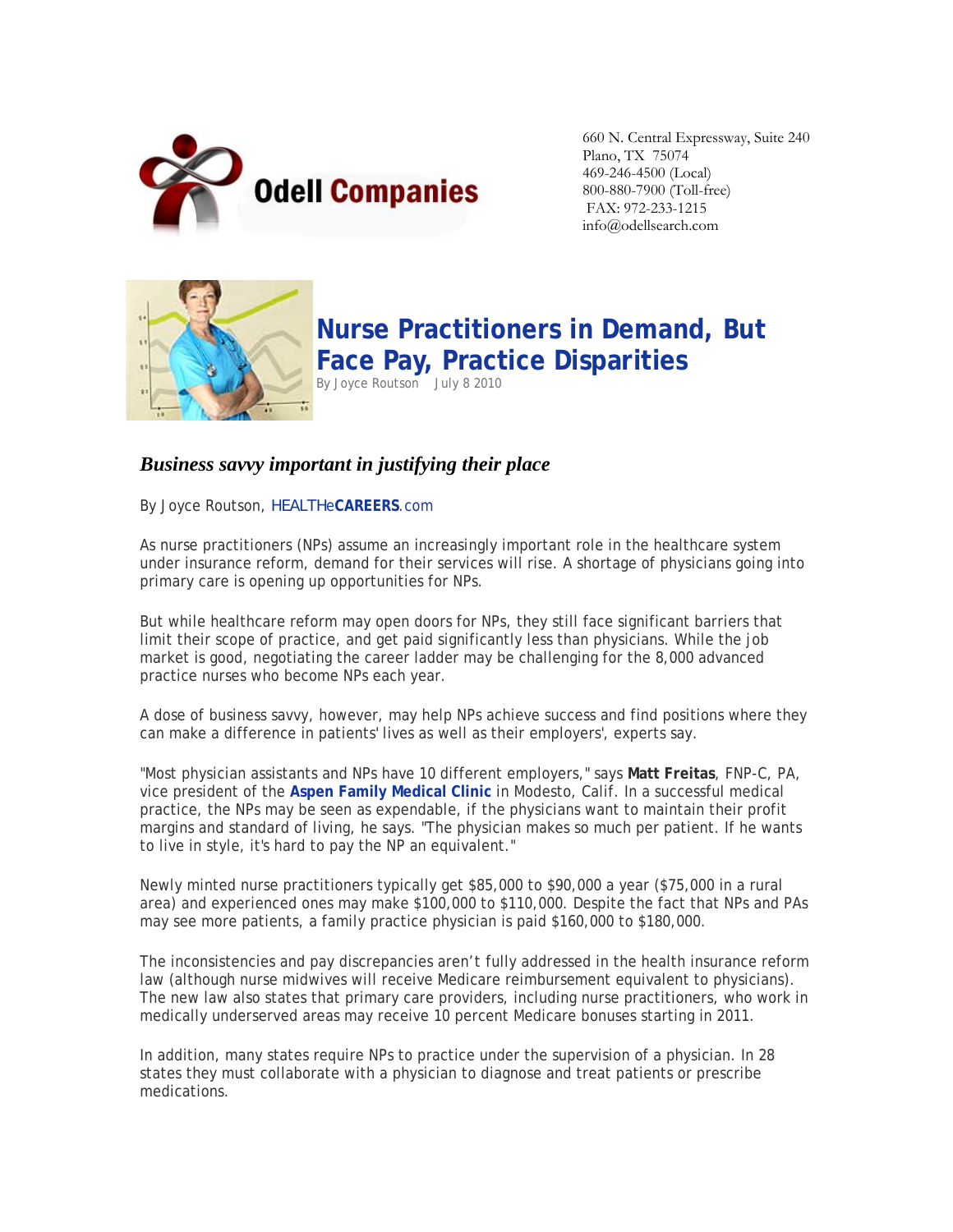## *Business savvy*

Those challenges may be overcome if nurse practitioners "think outside the box" and demonstrate they can add value to a private practice, or perhaps start one up themselves.

"Nurse practitioners need to have a better idea of the business of medicine," says **Barbara Phillips**, MN, GNP-BC, FNP-BC, who owns **Aberdeen Primary Care** in Aberdeen, Wash., and also consults with nurses who want to open their own clinics. "They don't always understand the business side and how they can impact the revenue side of the business."

Knowledge of the intricacies of coding and reimbursement and how their services can generate more business can "justify why you are valuable and give you more negotiating skills" to a prospective employer, she says. "Any business owner is concerned about patient care, but he is also concerned about the bottom line."

Freitas says nurse practitioners might look for practices where they can assume a greater degree of the administrative burden for the physicians. That could lead to a better pay package and more longevity, he says.

Phillips says that NPs should not be put off by the laws that regulate their ability to practice. There are NP-owned clinics in every state, she says, numbering in the thousands. More than 20 states allow greater autonomy and 97 percent of NPs write prescriptions.

"If you have a good, solid idea, you can have a successful practice," says Phillips.

## *Job market*

Despite the drawbacks, the job market for nurse practitioners is good, and excellent for those with several years of experience. There are 135,000 nurse practitioners in the United States, according to the American Academy of Nurse Practitioners, more than 70 percent of whom work in primary care.

"You can go almost any place and get a job," says **Ken Miller**, PhD, RN, CRNP, FAAN, past president of the **American College of Nurse Practitioners**. Miller said the opportunities are especially great in rural areas and at nurse-managed health clinics that provide primary care to low-income patients.

In his position as the director of the **School of Nursing at the University of Delaware**, Miller taught prospective NPs about what to expect when they begin the interview process.

He advises, first of all, to be up front about what their skills are. "Be honest and let the employer know if you can't do something, and let them know if you have certain certifications, such as in diabetic education. It will be better for you" in the long run, he says.

Freitas, who hires both physicians and NPs, adds, "The biggest fault of a lot of applicants is that they don't list all the experience that could be relevant." He recalls a candidate who had experience as a drug counselor, but didn't list it on the resume. Once that became known, the person was hired.

Miller says that he encourages candidates to come with a portfolio that lists what they've done as a student, or in a prior practice.